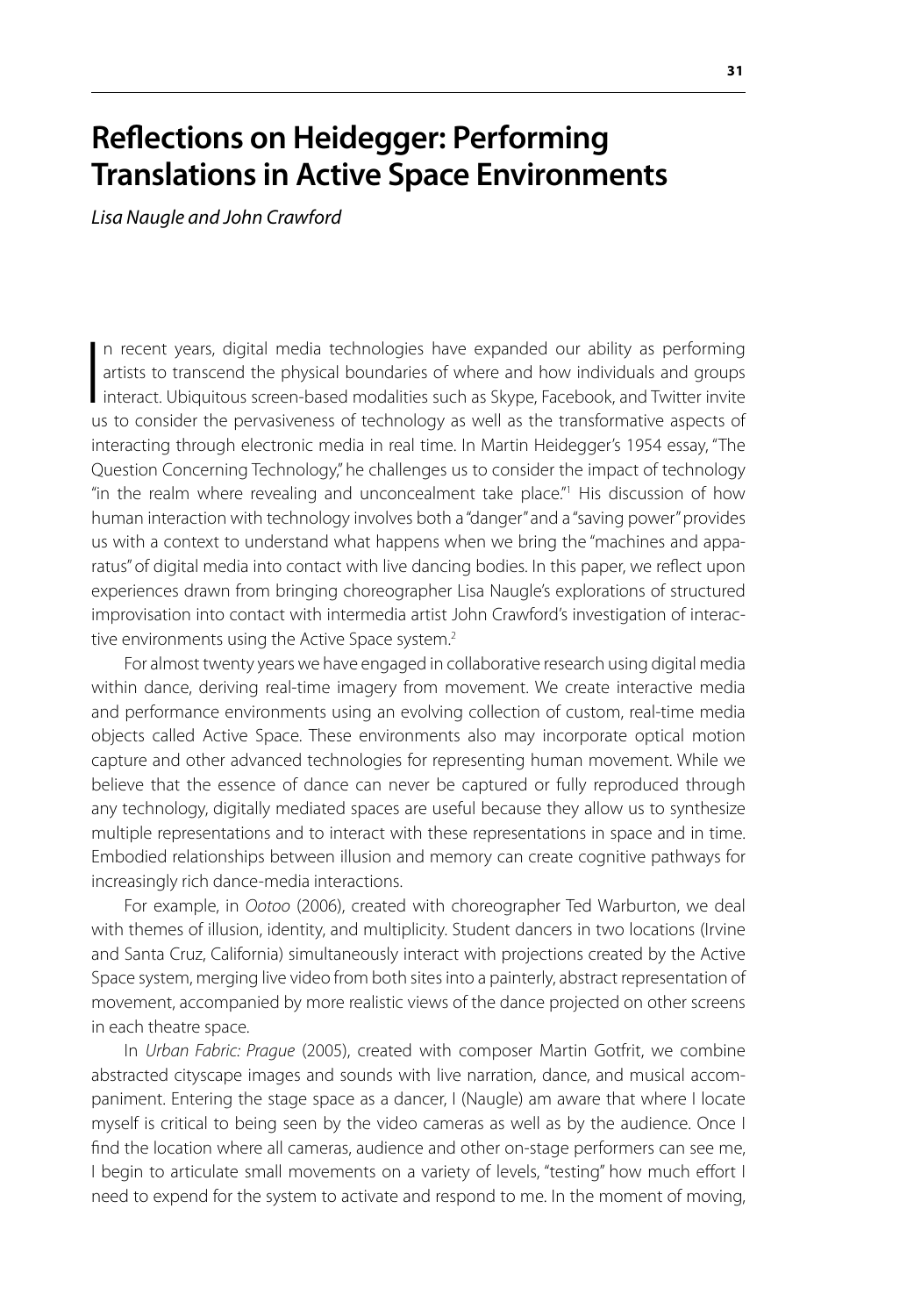I become more present, realizing the visual landscape projected on the screen behind me requires me to make internal notes. My proprioceptive skills tell me when I am out of camera range, and how long to wait until the mirror image of body disappears or changes into something else. In my role as an interactive performer I am challenged to be fully present in each moment, drawing a link between recognizable images, abstractions and my improvised dancing. The visual and sound elements performed live by Crawford and Gotfrit are new to me and I must pace my evolving relationship with these elements in an arc for the piece that connects with a live audience. The dance itself is fleeting but the images of my body are persistent and repeated on screen. Any part of my choreography can be arrested in time and framed in a layered montage of metaphors and abstractions. My inner voice hooks into a particular theme or performance dynamic and my movement follows. Long durations of stillness provide counterpoints while media elements collide, giving the appearance that nothing is complete. The Active Space system and I work together to generate imagery that converses with itself. My chance to build up a particular moment mobilizes a consciousness of multiple dimensions interacting and giving way to new possibilities for meaning.

Drawing on Heidegger's formulation, we posit that the interactive experience pushes the potential of enframing in our Active Space media objects, which include systems for multi-channel live video and audio processing, generative animation, musical composition, media base storage/retrieval, and high bandwidth networking. Techniques for locating oneself in multi-dimensional spaces have long been employed on the stage and in the studio. To be fully present in a responsive media environment, a performing artist must become available to an increased level of awareness, knowing that even the smallest movement can be amplified, mediated, translated and presented many miles away from the actual place and time of performance. Furthering Heidegger's notion of enframing, the dancer becomes an active participant to create frames of representation and continues to be part of the enframing process as movement material is captured and re-presented. For example, Active Space motion tracking objects can perform real-time sensing and analysis of location, speed, duration and various other characteristics of dancers' movement, and the results of this analysis may be used to synthesize video and audio materials. This occurs not only in the same location and the current time, but also may involve artifacts, which are presented in remote environments or at a future time.

In creating an Active Space performance, installation, or workshop, we base our process on the understanding that exploratory research is a way of "bringing-forth" and a necessary first step toward developing knowledge and skill. We attend to language and watch the descriptors emerge, learning how embodied interaction actually evolves from one kind to another through movement, voice, and other forms of dynamic expression. Looking for the "essence" of interactions with technology and affirming body-centered practices, we develop a series of compositional and improvisational approaches to stage space, screen space, and sound space. As the technological apparatus interfaces with human bodies, we aspire to build systems with the potential to evolve through trial and error, remaining open to technological limitations while seeking opportunities for intuitive learning.

The interplay between improvisational and compositional elements is of particular interest when we combine motion tracking with motion capture. Motion tracking involves real-time sensing and analysis of location, speed, duration, and various other characteristics